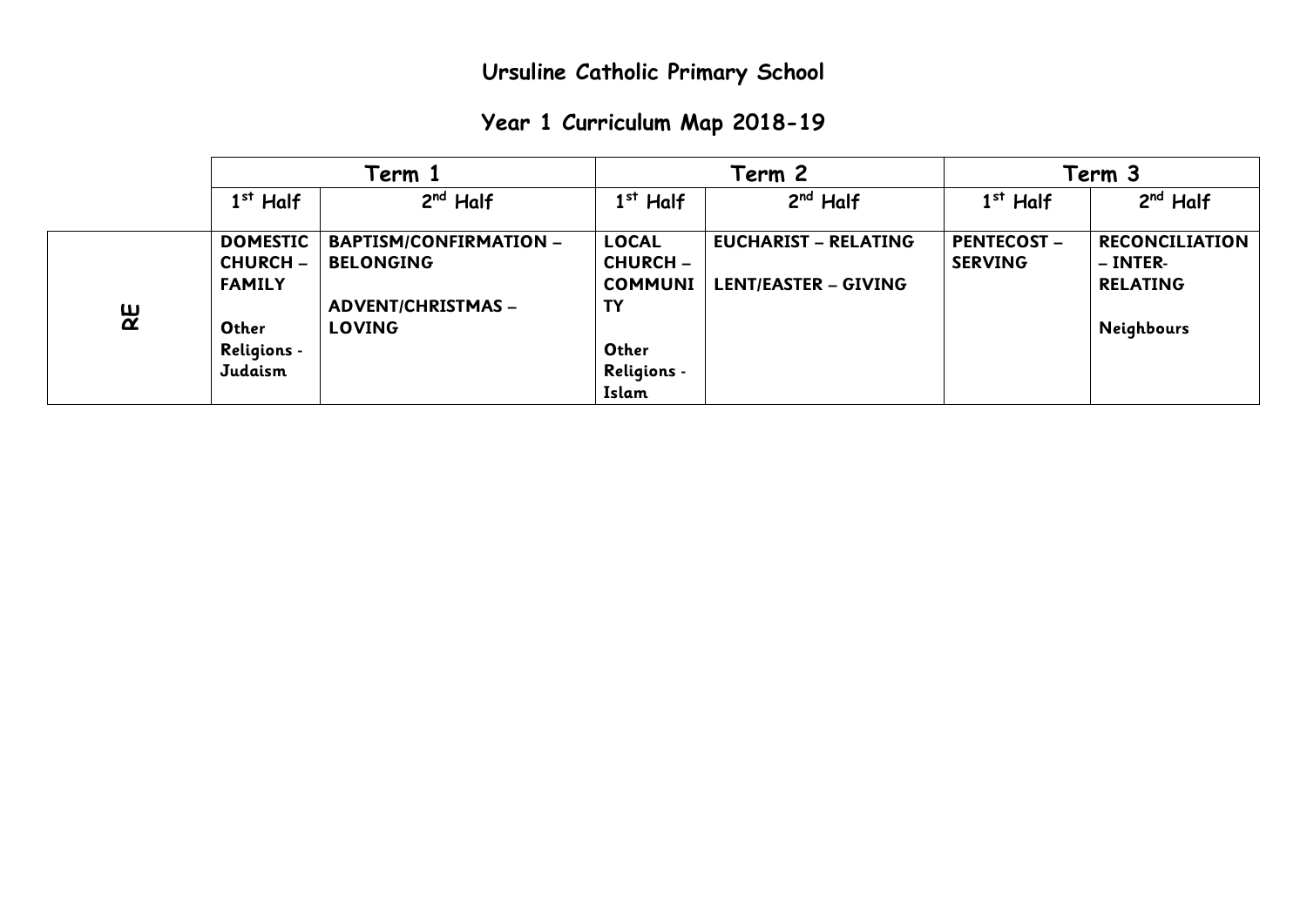|               | Some children                      | Some children will be able to talk about their                                         | Within Level 1               | Within Level 1 children will be able to  | Within Level 1,            | Within Level 1, children                        |
|---------------|------------------------------------|----------------------------------------------------------------------------------------|------------------------------|------------------------------------------|----------------------------|-------------------------------------------------|
|               | will be able to                    | experience and feelings about belonging to                                             | children will be             | talk about their experience and          | children will be able to   | will be able to talk about                      |
|               | talk about                         | different groups and will be able to say what                                          | able to talk                 | feelings about meals which are special   | talk about their           | their experiences and                           |
|               | their                              | they wonder about belonging and what that                                              | about their                  | to them and say what they wonder         | experience and feelings    | feelings about making                           |
|               | experiences and                    | means. They will be able to recognise and                                              | experience and               | about why people share special meals     | about their holiday of     | choices and be able to say                      |
|               | feelings about                     | use some religious words and phrases used in                                           | feelings about.              | They will be able to recognise the       | holidays and wonder        | what they wonder about                          |
|               | the love and                       | Baptism, such as 'I baptise you in the name                                            | The special                  | story of Jesus' special meal at the Last | about what makes a         | in making choices. They                         |
|               | care shown to                      | of the Father etc                                                                      | people they                  | Supper.                                  | holiday a happy time.      | will be able to recognise                       |
|               | them by their                      | Some children will be able to use religious                                            | know or have                 | Within Level 2, children will be able    | A child will be able to    | the story of the call of                        |
|               | family. They                       | words and phrases to describe some actions                                             | heard about                  | to ask and respond to questions          | recognise what a           | Levi and the encounter of                       |
|               | will be able to                    | and symbols used in a Baptism ritual such as                                           | and say what                 | about meals which are special to them.   | holy day is and the        | Jesus with Zacchaeus as                         |
|               | say what they                      | anointing with oil, pouring of water, lighting                                         | they wonder                  | They will be able to retell the story of | story of coming of the     | religious stories and some                      |
|               | wonder about                       | the baptismal candle etc. They will know that                                          | about how                    | Jesus' special meal, The Last Supper     | Holy Spirit at             | religious words like 'being                     |
|               | love and care in                   | Baptism is the beginning of life in the Church                                         | special people               | and use religious words to say what      | Pentecost. They will be    | sorry' and 'forgiveness'.                       |
|               | families. They                     | family. They will be able to ask questions                                             | help them. They              | happens at Communion at Mass.            | able to recognise          | They will be able to                            |
|               | will be able to                    | about what they and others wonder about                                                | will be able to              | Within Level 1 children will be able to  | some symbols of the        | recognise that people say                       |
|               | recognise the                      | Baptism and becoming a Christian and                                                   | recognise some               | talk about their experience and          | Holy Spirit.               | sorry and forgive each                          |
|               | stories and                        | realise some of these are difficult to answer.                                         | stories about                | feelings about changing and acquiring    | Within Level 2,            | other because they follow                       |
|               | psalms which                       | They will be able to ask questions about                                               | Jesus and                    | new skills and be able to say what       | children will be able to   | Jesus.                                          |
|               | reveal God's                       | what they and others wonder about Baptism                                              | recognise how                | they wonder about the ways in which      | ask and respond to         | Within Level 2, children                        |
|               | love and care.                     | and becoming a Christian and realise some of                                           | everyone helps               | change happens. They will be able to     | questions about the        | will be able to ask and                         |
| Come and      | Some children                      | these are difficult to answer.                                                         | each other                   | recognise the story of Palm Sunday,      | difference between         | respond to questions                            |
|               | will be able to                    |                                                                                        | because they                 | Good Friday and Easter Sunday and        | ordinary days and          | about the consequences                          |
| See Liverpool | ask and                            | Some children will be able to talk about                                               | belong to the                | some religious signs and symbols of      | holidays and say why       | that choices have on                            |
| Archdiocese   | respond to                         | their experience and feelings about waiting.                                           | parish family.               | Ash Wednesday, Lent and Easter           | we have holidays.          | others and themselves and                       |
|               | questions about                    | Some children will be able to say what they                                            | Within Level 2,              | Sunday and use some religious words      | They will be able to       | about being sorry for the                       |
| Aims          | their own and                      | wonder about waiting.Some children will be                                             | children will be             | and phrases. A child will be able to     | retell the story of        | wrong choices they have                         |
|               | others                             | able to recognise that Advent is a time of<br>waiting to celebrate Jesus at Christmas. | able to ask                  | recognise that people use the            | coming of the Holy         | made and be able to ask                         |
|               | experiences of<br>love and care in | Some children will be able to recognise the                                            | and respond                  | opportunity of Lent to change and        | Spirit at Pentecost and    | questions about how it                          |
|               | their own                          | Advent wreath, calendar, the colour purple                                             | to questions                 | make a new start.                        | be able to <b>describe</b> | can sometimes be difficult                      |
|               | families. Some                     | and the Crib as religious signs and symbols.                                           | about what                   |                                          | the ways in which the      | to forgive others. They will                    |
|               | children will be                   |                                                                                        | makes a person               | Within Level 2, children will be able    | Holy Sprit is a helper     | be able to retell the story                     |
|               | able to <b>retell</b>              | Some children will be able to use some                                                 | special and be               | to ask and respond to questions          | and guide.                 | of the call of Levi, the                        |
|               | some of the                        | religious words and phrases about Advent                                               | able to retell               | about their own and other's experience   |                            | encounter of Jesus with<br>Zacchaeus and/or the |
|               | psalms and                         | and waiting. Some children will be able to                                             | some stories<br>about Jesus' | and feelings about how we can change     |                            |                                                 |
|               | they will know                     | ask and respond to questions about their                                               |                              | and acquire new skills and learning.     |                            | advice of Isaiah and will                       |
|               | something                          | own and others' experiences and feelings of                                            | life.                        | They will be able to retell the story of |                            | be able to use religious                        |
|               | about the love                     | waiting. Some children will be able to ask                                             |                              | Palm Sunday, Good Friday and Easter      |                            | words like 'forgiveness'                        |
|               | and care Jesus                     | questions about what they and others                                                   |                              | Sunday and religious words and           |                            | and 'be sorry' when they                        |
|               | experienced as                     | wonder about and<br>realise that some of                                               |                              | phrases to describe some religious       |                            | or others have made                             |
|               | a child.                           | these questions are difficult to answer.                                               |                              | actions and symbols of Ash               |                            | wrong choices. They will                        |
|               |                                    | Some children will be able to retell the story                                         |                              | Wednesday, Lent and Easter Sunday.       |                            | be able to <b>describe</b> how                  |
|               |                                    | of the birth of Jesus Some children will be                                            |                              |                                          |                            | the priest uses God's                           |

They will be able to **describe** how believers choose to use the opportunity of Lent to change and make a new

power to forgive those who are sorry and say so.

start.

Some children will be able to **retell** the story of the birth of Jesus. Some children will be able to use religious words and phrases to **describe** some religious traditions and symbols of Advent and Christmas.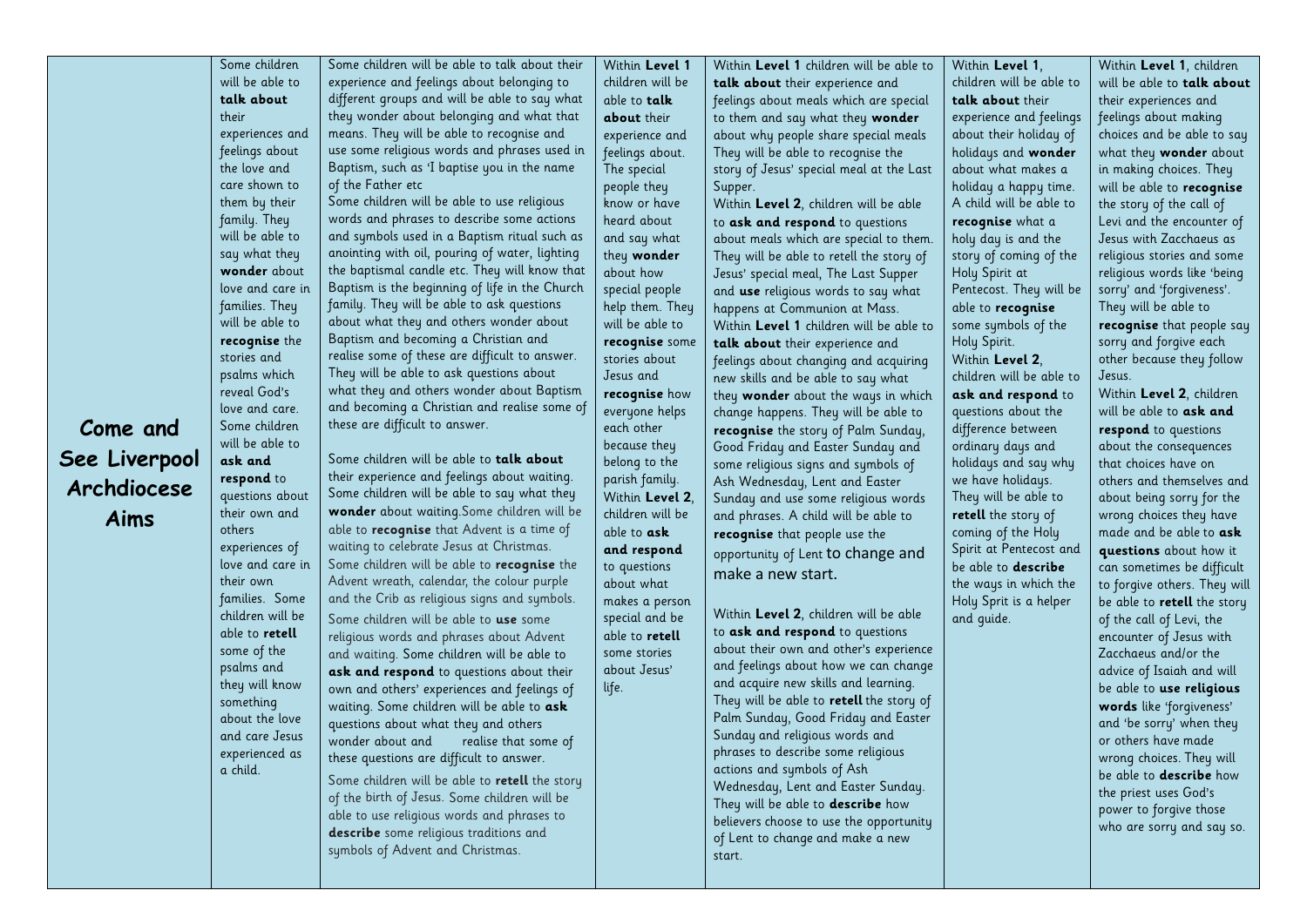|         | How do                        | Everyday                       | Animals/Humans                                                     | Scientists and                         |
|---------|-------------------------------|--------------------------------|--------------------------------------------------------------------|----------------------------------------|
|         | plants                        | materials                      |                                                                    | Inventors                              |
|         | qrow?                         |                                |                                                                    | (cross curricular to                   |
|         |                               |                                |                                                                    |                                        |
|         |                               |                                |                                                                    | History)                               |
|         | How does                      |                                |                                                                    |                                        |
|         | the                           |                                |                                                                    |                                        |
|         | weather                       |                                |                                                                    |                                        |
| Science | change                        |                                |                                                                    |                                        |
|         | during one                    |                                |                                                                    |                                        |
|         | year in our                   |                                |                                                                    |                                        |
|         |                               |                                |                                                                    |                                        |
|         | country?                      |                                |                                                                    |                                        |
|         | (Seasonal                     |                                |                                                                    |                                        |
|         | Changes)                      |                                |                                                                    |                                        |
| NC      | I can name a                  | I can                          | I can name a variety of animals                                    | To describe the simple                 |
|         | variety of                    | distinguish                    | including fish, amphibians,                                        | physical properties of a               |
| Aims    | common wild                   | between an                     | reptiles, birds and mammals.                                       | variety of everyday                    |
|         | and garden                    | object and the                 | I can classify and name animals                                    | materials.                             |
|         | plants.                       | material it is                 | by what they eat (carnivore,                                       | To use observations to                 |
|         | I can name                    | made from.                     | herbivore and omnivore).                                           | suggest answers to                     |
|         | the petals,<br>stem, leaf and | I can explain<br>the materials | I can sort animals into categories<br>(including fish, amphibians, | questions<br>To ask simple             |
|         | root of a                     | that an object                 | reptiles, birds and mammals).                                      | questions and                          |
|         | plant.                        | is made from.                  | I can sort living and non-living                                   | secondary sources to                   |
|         | I can name                    | I can name                     | things.                                                            | find answers                           |
|         | the roots,                    | wood, plastic,                 | I can name the parts of the                                        | To describe and                        |
|         | trunk,                        | glass, metal,                  | human body that I can see.                                         | compare the structure                  |
|         | branches and                  | water and                      | I can link the correct part of the                                 | of a variety of common                 |
|         | leaves of a                   | rock.                          | human body to each sense.                                          | animals                                |
|         | tree.                         | I can describe                 |                                                                    | To identify and classify               |
|         | I can observe                 | the properties                 |                                                                    | animals                                |
|         | and comment                   | of everyday                    |                                                                    | To identify and name a                 |
|         | on changes in                 | materials.                     |                                                                    | variety of common,                     |
|         | the seasons.                  | I can group                    |                                                                    | wild and garden plants                 |
|         | I can name                    | objects based<br>on the        |                                                                    | To gather and record                   |
|         | the seasons<br>and suggest    | materials they                 |                                                                    | data to help in<br>answering questions |
|         | the type of                   | are made                       |                                                                    | To observe and                         |
|         | weather in                    | from.                          |                                                                    | describe weather                       |
|         | each season.                  |                                |                                                                    | associated with the                    |
|         |                               |                                |                                                                    | changes.                               |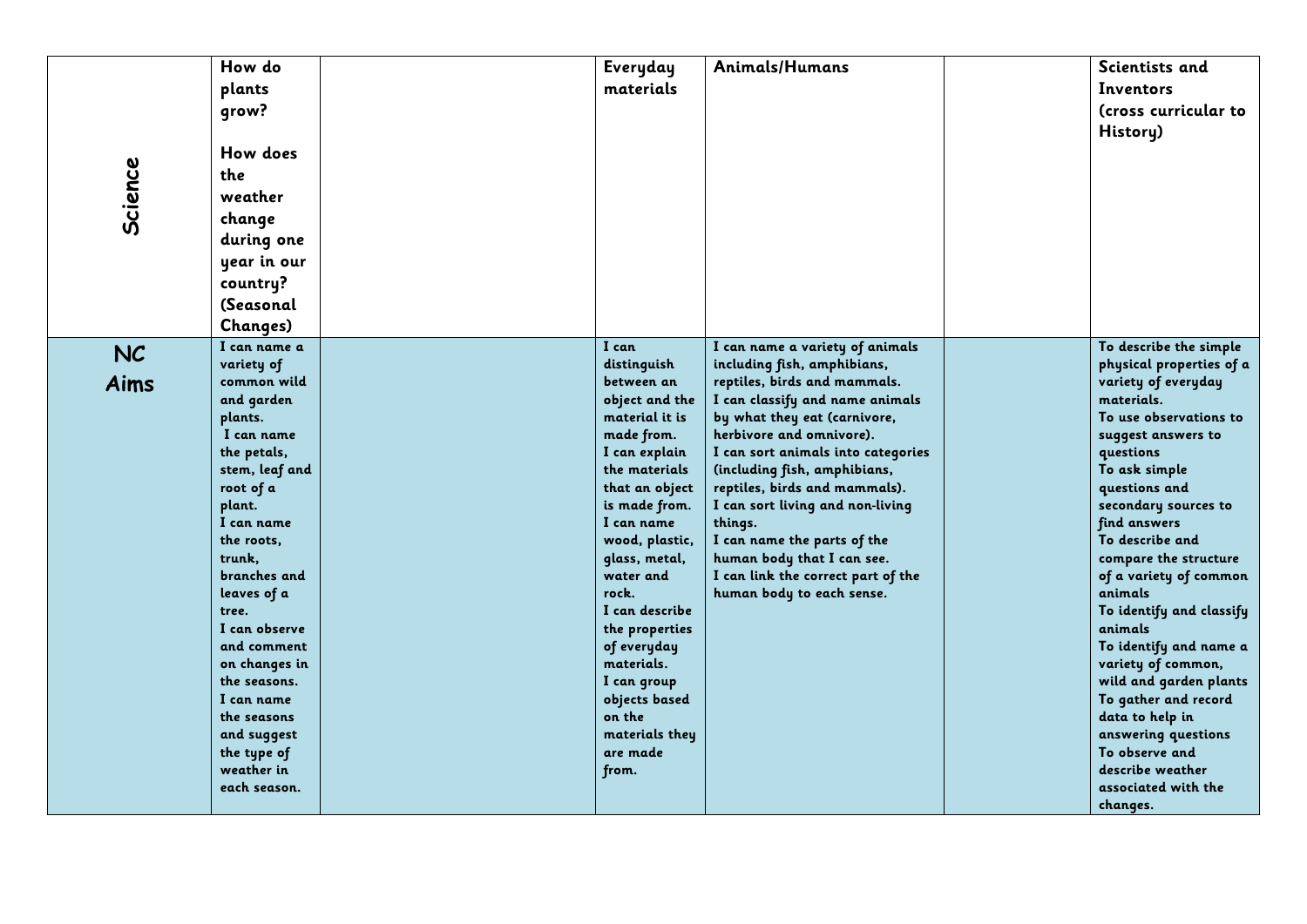| History    |                                                                                                                                                            | <b>Toys Over Time</b>                                                                                                                                                                                                                                                                                                                                                                  | <b>Great Explorers</b>                                                                                                                                                                                                                  |                                                                                                                                                                                                                                                                                                                                                                                                                                            | See above |
|------------|------------------------------------------------------------------------------------------------------------------------------------------------------------|----------------------------------------------------------------------------------------------------------------------------------------------------------------------------------------------------------------------------------------------------------------------------------------------------------------------------------------------------------------------------------------|-----------------------------------------------------------------------------------------------------------------------------------------------------------------------------------------------------------------------------------------|--------------------------------------------------------------------------------------------------------------------------------------------------------------------------------------------------------------------------------------------------------------------------------------------------------------------------------------------------------------------------------------------------------------------------------------------|-----------|
| NC<br>Aims |                                                                                                                                                            | I can use words and phrases like: old,<br>new and a long time ago.<br>I can recognise that some objects<br>belonged to the past.<br>I can explain how I have changed since<br>I was born.<br>I can ask and answer questions about<br>old and new objects.<br>I can spot old and new things in a<br>picture.<br>I can explain what an object from the<br>past might have been used for. | I can research the life of a famous<br>person using different sources of<br>evidence.<br>I can use words and phrases like:<br>old, new and a long time ago.<br>I can explain how some people<br>have helped us to have better<br>lives. |                                                                                                                                                                                                                                                                                                                                                                                                                                            |           |
| Geog       | Seasonal<br><b>Changes</b><br>(Science &<br>Geog)                                                                                                          |                                                                                                                                                                                                                                                                                                                                                                                        |                                                                                                                                                                                                                                         | <b>Where I live:</b><br>our school, our<br>local area and<br>our country                                                                                                                                                                                                                                                                                                                                                                   |           |
| NC<br>Aims | I can explain<br>how the<br>weather<br>changes<br>throughout<br>the year and<br>name the<br>seasons.<br>I can answer<br>questions<br>about the<br>weather. |                                                                                                                                                                                                                                                                                                                                                                                        |                                                                                                                                                                                                                                         | I can explain where<br>I live and tell<br>someone my<br>address.<br>I can name the four<br>countries in the<br><b>United Kingdom</b><br>and locate them on<br>a map.<br>I can name some of<br>the main towns and<br>cities in the United<br>Kingdom.<br>I can describe some<br>key features of a<br>place (e.g. a beach<br>or forest) from a<br>picture.<br>Fieldwork: Use<br>simple fieldwork<br>and observational<br>skills to study the |           |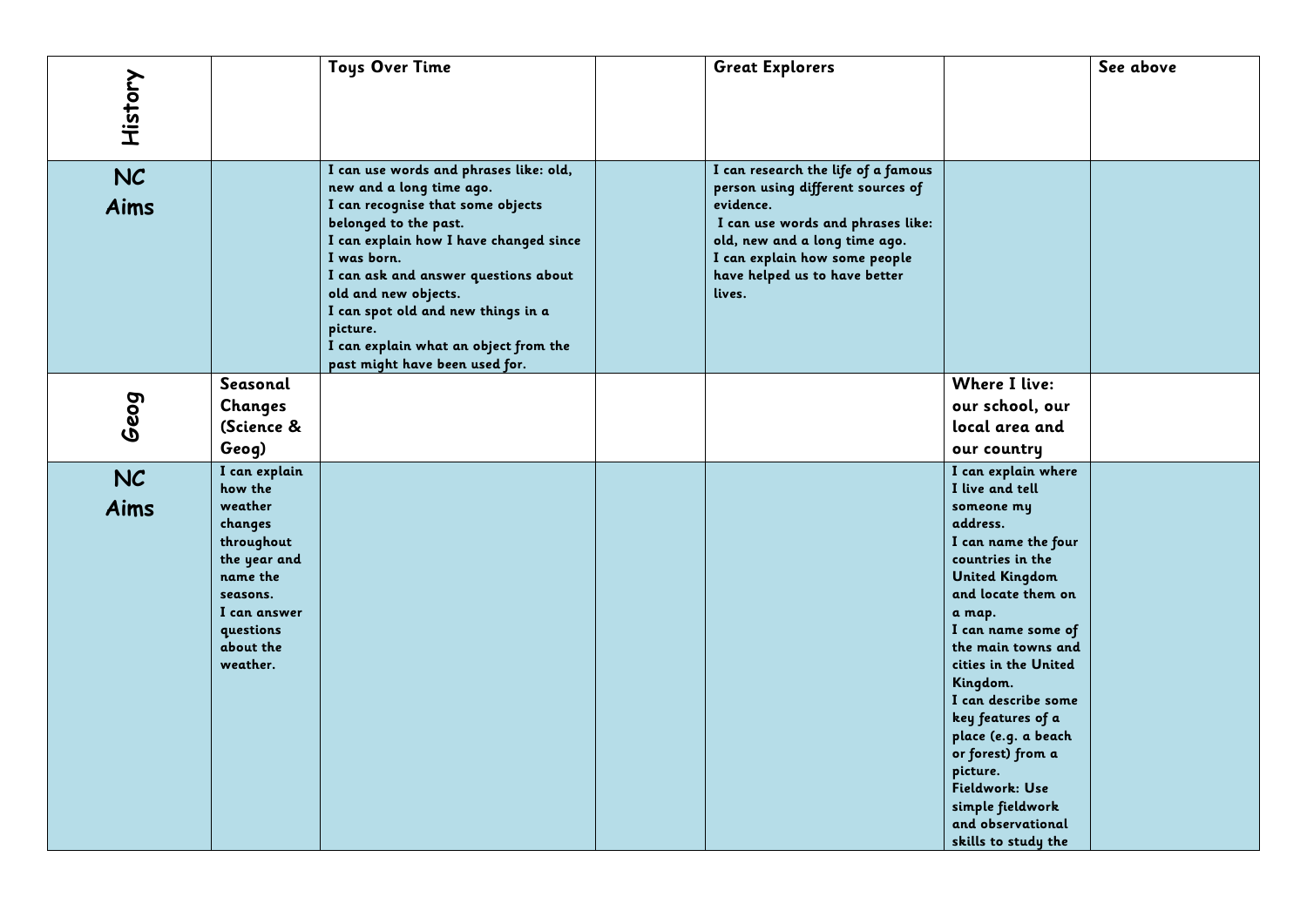| 'A journey in love' by Sister Jude Groden - We meet God's love in the community<br>Relationship<br>Education<br>'No outsiders in our school: Teaching the Equality Act in Primary Schools' by Andrew Moffat:<br>& Sex<br>Elmer: David McKee - To like the way I am<br>Ten Little Pirates: Mike Brownlow & Simon Rickerty - To play with boys and girls<br>My Grandpa is Amazing: Nick Butterworth - To recognise that people are different ages<br>Max The Champion: Sean Stockdale, Alexandra Strick & Ros Asquith - To understand that our bodies work in different ways<br>My World, Your World: Melanie Walsh - To understand that we share the world with lots of people<br>That humans move, feed, grow, use their senses and reproduce<br>Aims<br>To name the main external parts of the body<br>That humans grow from babies into children and then into adults, and that adults can produce babies<br>To recognise similarities and differences between themselves and other pupils<br><b>Dance: Starry Skies</b><br>Gymnastics   Dance: Seasons<br>Gymnastics<br>Gymnastics:<br>Animals<br>sun<br>Games:<br><b>Games: Invasion Games:</b><br><b>Games: Attacking and defending</b><br>Games:<br>۳<br>Games: Multi-<br><b>Games: Running</b><br>Throwing<br>Invasion<br>Hockey<br>skills<br>and<br>and Jumping<br>games<br>Catching<br>I can make<br>I can move to music.<br>I can make<br>I can move to music.<br>I can make my<br>I can copy actions.<br><b>NC</b><br>body curled, tense,<br>I can repeat actions<br>my body<br>I can copy dance moves.<br>my body<br>I can copy dance moves.<br>Aims<br>stretched and<br>and skills.<br>curled, tense,<br>I can perform my own dance moves.<br>curled, tense,<br>I can perform my own dance<br>stretched and<br>I can make up a short dance.<br>stretched and<br>relaxed.<br>I can move with<br>moves.<br>I can move safely in a space.<br>relaxed.<br>I can make up a short dance.<br>I can control my<br>control and care.<br>relaxed.<br>I can control<br>I can move safely in a space.<br>body when<br>I can control<br>I can throw underarm.<br>travelling and<br>my body<br>my body<br>I can hit a ball with a bat.<br>I can throw underarm.<br>balancing.<br>I can hit a ball with a<br>when<br>when<br>I can hit a ball with a bat.<br>travelling and<br>I can move and stop safely<br>travelling and<br>I can copy<br>bat.<br>I can move and stop safely.<br>sequences and<br>I can move and stop<br>balancing.<br>balancing.<br>I can throw and catch with both<br>repeat them.<br>I can copy<br>I can copy<br>safely.<br>hands.<br>I can roll, curl,<br>sequences and<br>sequences<br>travel and balance<br>with both hands.<br>repeat them.<br>I can throw and kick in different<br>and repeat<br>I can roll,<br>them.<br>ways.<br>in different ways.<br>I can roll.<br>curl, travel<br>different ways.<br>curl, travel<br>and balance<br>I can throw<br>underarm.<br>and balance<br>in different<br>in different<br>I can hit a ball with<br>ways.<br>a bat.<br>ways. |  |  |  |  | geography of our<br>school and its |                         |  |  |
|------------------------------------------------------------------------------------------------------------------------------------------------------------------------------------------------------------------------------------------------------------------------------------------------------------------------------------------------------------------------------------------------------------------------------------------------------------------------------------------------------------------------------------------------------------------------------------------------------------------------------------------------------------------------------------------------------------------------------------------------------------------------------------------------------------------------------------------------------------------------------------------------------------------------------------------------------------------------------------------------------------------------------------------------------------------------------------------------------------------------------------------------------------------------------------------------------------------------------------------------------------------------------------------------------------------------------------------------------------------------------------------------------------------------------------------------------------------------------------------------------------------------------------------------------------------------------------------------------------------------------------------------------------------------------------------------------------------------------------------------------------------------------------------------------------------------------------------------------------------------------------------------------------------------------------------------------------------------------------------------------------------------------------------------------------------------------------------------------------------------------------------------------------------------------------------------------------------------------------------------------------------------------------------------------------------------------------------------------------------------------------------------------------------------------------------------------------------------------------------------------------------------------------------------------------------------------------------------------------------------------------------------------------------------------------------------------------------------------------------------------------------------------------------------------------------------------------------------------------------------------------------------------------------------------------------------------------------------------------------------------------------------------------------------|--|--|--|--|------------------------------------|-------------------------|--|--|
|                                                                                                                                                                                                                                                                                                                                                                                                                                                                                                                                                                                                                                                                                                                                                                                                                                                                                                                                                                                                                                                                                                                                                                                                                                                                                                                                                                                                                                                                                                                                                                                                                                                                                                                                                                                                                                                                                                                                                                                                                                                                                                                                                                                                                                                                                                                                                                                                                                                                                                                                                                                                                                                                                                                                                                                                                                                                                                                                                                                                                                                |  |  |  |  | ground.                            |                         |  |  |
|                                                                                                                                                                                                                                                                                                                                                                                                                                                                                                                                                                                                                                                                                                                                                                                                                                                                                                                                                                                                                                                                                                                                                                                                                                                                                                                                                                                                                                                                                                                                                                                                                                                                                                                                                                                                                                                                                                                                                                                                                                                                                                                                                                                                                                                                                                                                                                                                                                                                                                                                                                                                                                                                                                                                                                                                                                                                                                                                                                                                                                                |  |  |  |  |                                    |                         |  |  |
|                                                                                                                                                                                                                                                                                                                                                                                                                                                                                                                                                                                                                                                                                                                                                                                                                                                                                                                                                                                                                                                                                                                                                                                                                                                                                                                                                                                                                                                                                                                                                                                                                                                                                                                                                                                                                                                                                                                                                                                                                                                                                                                                                                                                                                                                                                                                                                                                                                                                                                                                                                                                                                                                                                                                                                                                                                                                                                                                                                                                                                                |  |  |  |  |                                    |                         |  |  |
|                                                                                                                                                                                                                                                                                                                                                                                                                                                                                                                                                                                                                                                                                                                                                                                                                                                                                                                                                                                                                                                                                                                                                                                                                                                                                                                                                                                                                                                                                                                                                                                                                                                                                                                                                                                                                                                                                                                                                                                                                                                                                                                                                                                                                                                                                                                                                                                                                                                                                                                                                                                                                                                                                                                                                                                                                                                                                                                                                                                                                                                |  |  |  |  |                                    |                         |  |  |
|                                                                                                                                                                                                                                                                                                                                                                                                                                                                                                                                                                                                                                                                                                                                                                                                                                                                                                                                                                                                                                                                                                                                                                                                                                                                                                                                                                                                                                                                                                                                                                                                                                                                                                                                                                                                                                                                                                                                                                                                                                                                                                                                                                                                                                                                                                                                                                                                                                                                                                                                                                                                                                                                                                                                                                                                                                                                                                                                                                                                                                                |  |  |  |  |                                    |                         |  |  |
|                                                                                                                                                                                                                                                                                                                                                                                                                                                                                                                                                                                                                                                                                                                                                                                                                                                                                                                                                                                                                                                                                                                                                                                                                                                                                                                                                                                                                                                                                                                                                                                                                                                                                                                                                                                                                                                                                                                                                                                                                                                                                                                                                                                                                                                                                                                                                                                                                                                                                                                                                                                                                                                                                                                                                                                                                                                                                                                                                                                                                                                |  |  |  |  |                                    |                         |  |  |
|                                                                                                                                                                                                                                                                                                                                                                                                                                                                                                                                                                                                                                                                                                                                                                                                                                                                                                                                                                                                                                                                                                                                                                                                                                                                                                                                                                                                                                                                                                                                                                                                                                                                                                                                                                                                                                                                                                                                                                                                                                                                                                                                                                                                                                                                                                                                                                                                                                                                                                                                                                                                                                                                                                                                                                                                                                                                                                                                                                                                                                                |  |  |  |  |                                    |                         |  |  |
|                                                                                                                                                                                                                                                                                                                                                                                                                                                                                                                                                                                                                                                                                                                                                                                                                                                                                                                                                                                                                                                                                                                                                                                                                                                                                                                                                                                                                                                                                                                                                                                                                                                                                                                                                                                                                                                                                                                                                                                                                                                                                                                                                                                                                                                                                                                                                                                                                                                                                                                                                                                                                                                                                                                                                                                                                                                                                                                                                                                                                                                |  |  |  |  |                                    |                         |  |  |
|                                                                                                                                                                                                                                                                                                                                                                                                                                                                                                                                                                                                                                                                                                                                                                                                                                                                                                                                                                                                                                                                                                                                                                                                                                                                                                                                                                                                                                                                                                                                                                                                                                                                                                                                                                                                                                                                                                                                                                                                                                                                                                                                                                                                                                                                                                                                                                                                                                                                                                                                                                                                                                                                                                                                                                                                                                                                                                                                                                                                                                                |  |  |  |  |                                    |                         |  |  |
|                                                                                                                                                                                                                                                                                                                                                                                                                                                                                                                                                                                                                                                                                                                                                                                                                                                                                                                                                                                                                                                                                                                                                                                                                                                                                                                                                                                                                                                                                                                                                                                                                                                                                                                                                                                                                                                                                                                                                                                                                                                                                                                                                                                                                                                                                                                                                                                                                                                                                                                                                                                                                                                                                                                                                                                                                                                                                                                                                                                                                                                |  |  |  |  |                                    |                         |  |  |
|                                                                                                                                                                                                                                                                                                                                                                                                                                                                                                                                                                                                                                                                                                                                                                                                                                                                                                                                                                                                                                                                                                                                                                                                                                                                                                                                                                                                                                                                                                                                                                                                                                                                                                                                                                                                                                                                                                                                                                                                                                                                                                                                                                                                                                                                                                                                                                                                                                                                                                                                                                                                                                                                                                                                                                                                                                                                                                                                                                                                                                                |  |  |  |  |                                    |                         |  |  |
|                                                                                                                                                                                                                                                                                                                                                                                                                                                                                                                                                                                                                                                                                                                                                                                                                                                                                                                                                                                                                                                                                                                                                                                                                                                                                                                                                                                                                                                                                                                                                                                                                                                                                                                                                                                                                                                                                                                                                                                                                                                                                                                                                                                                                                                                                                                                                                                                                                                                                                                                                                                                                                                                                                                                                                                                                                                                                                                                                                                                                                                |  |  |  |  |                                    |                         |  |  |
|                                                                                                                                                                                                                                                                                                                                                                                                                                                                                                                                                                                                                                                                                                                                                                                                                                                                                                                                                                                                                                                                                                                                                                                                                                                                                                                                                                                                                                                                                                                                                                                                                                                                                                                                                                                                                                                                                                                                                                                                                                                                                                                                                                                                                                                                                                                                                                                                                                                                                                                                                                                                                                                                                                                                                                                                                                                                                                                                                                                                                                                |  |  |  |  |                                    |                         |  |  |
|                                                                                                                                                                                                                                                                                                                                                                                                                                                                                                                                                                                                                                                                                                                                                                                                                                                                                                                                                                                                                                                                                                                                                                                                                                                                                                                                                                                                                                                                                                                                                                                                                                                                                                                                                                                                                                                                                                                                                                                                                                                                                                                                                                                                                                                                                                                                                                                                                                                                                                                                                                                                                                                                                                                                                                                                                                                                                                                                                                                                                                                |  |  |  |  |                                    | Yoga: Salute to the     |  |  |
|                                                                                                                                                                                                                                                                                                                                                                                                                                                                                                                                                                                                                                                                                                                                                                                                                                                                                                                                                                                                                                                                                                                                                                                                                                                                                                                                                                                                                                                                                                                                                                                                                                                                                                                                                                                                                                                                                                                                                                                                                                                                                                                                                                                                                                                                                                                                                                                                                                                                                                                                                                                                                                                                                                                                                                                                                                                                                                                                                                                                                                                |  |  |  |  |                                    |                         |  |  |
|                                                                                                                                                                                                                                                                                                                                                                                                                                                                                                                                                                                                                                                                                                                                                                                                                                                                                                                                                                                                                                                                                                                                                                                                                                                                                                                                                                                                                                                                                                                                                                                                                                                                                                                                                                                                                                                                                                                                                                                                                                                                                                                                                                                                                                                                                                                                                                                                                                                                                                                                                                                                                                                                                                                                                                                                                                                                                                                                                                                                                                                |  |  |  |  |                                    |                         |  |  |
|                                                                                                                                                                                                                                                                                                                                                                                                                                                                                                                                                                                                                                                                                                                                                                                                                                                                                                                                                                                                                                                                                                                                                                                                                                                                                                                                                                                                                                                                                                                                                                                                                                                                                                                                                                                                                                                                                                                                                                                                                                                                                                                                                                                                                                                                                                                                                                                                                                                                                                                                                                                                                                                                                                                                                                                                                                                                                                                                                                                                                                                |  |  |  |  |                                    |                         |  |  |
|                                                                                                                                                                                                                                                                                                                                                                                                                                                                                                                                                                                                                                                                                                                                                                                                                                                                                                                                                                                                                                                                                                                                                                                                                                                                                                                                                                                                                                                                                                                                                                                                                                                                                                                                                                                                                                                                                                                                                                                                                                                                                                                                                                                                                                                                                                                                                                                                                                                                                                                                                                                                                                                                                                                                                                                                                                                                                                                                                                                                                                                |  |  |  |  |                                    |                         |  |  |
|                                                                                                                                                                                                                                                                                                                                                                                                                                                                                                                                                                                                                                                                                                                                                                                                                                                                                                                                                                                                                                                                                                                                                                                                                                                                                                                                                                                                                                                                                                                                                                                                                                                                                                                                                                                                                                                                                                                                                                                                                                                                                                                                                                                                                                                                                                                                                                                                                                                                                                                                                                                                                                                                                                                                                                                                                                                                                                                                                                                                                                                |  |  |  |  |                                    |                         |  |  |
|                                                                                                                                                                                                                                                                                                                                                                                                                                                                                                                                                                                                                                                                                                                                                                                                                                                                                                                                                                                                                                                                                                                                                                                                                                                                                                                                                                                                                                                                                                                                                                                                                                                                                                                                                                                                                                                                                                                                                                                                                                                                                                                                                                                                                                                                                                                                                                                                                                                                                                                                                                                                                                                                                                                                                                                                                                                                                                                                                                                                                                                |  |  |  |  |                                    |                         |  |  |
|                                                                                                                                                                                                                                                                                                                                                                                                                                                                                                                                                                                                                                                                                                                                                                                                                                                                                                                                                                                                                                                                                                                                                                                                                                                                                                                                                                                                                                                                                                                                                                                                                                                                                                                                                                                                                                                                                                                                                                                                                                                                                                                                                                                                                                                                                                                                                                                                                                                                                                                                                                                                                                                                                                                                                                                                                                                                                                                                                                                                                                                |  |  |  |  |                                    |                         |  |  |
|                                                                                                                                                                                                                                                                                                                                                                                                                                                                                                                                                                                                                                                                                                                                                                                                                                                                                                                                                                                                                                                                                                                                                                                                                                                                                                                                                                                                                                                                                                                                                                                                                                                                                                                                                                                                                                                                                                                                                                                                                                                                                                                                                                                                                                                                                                                                                                                                                                                                                                                                                                                                                                                                                                                                                                                                                                                                                                                                                                                                                                                |  |  |  |  |                                    |                         |  |  |
|                                                                                                                                                                                                                                                                                                                                                                                                                                                                                                                                                                                                                                                                                                                                                                                                                                                                                                                                                                                                                                                                                                                                                                                                                                                                                                                                                                                                                                                                                                                                                                                                                                                                                                                                                                                                                                                                                                                                                                                                                                                                                                                                                                                                                                                                                                                                                                                                                                                                                                                                                                                                                                                                                                                                                                                                                                                                                                                                                                                                                                                |  |  |  |  |                                    |                         |  |  |
|                                                                                                                                                                                                                                                                                                                                                                                                                                                                                                                                                                                                                                                                                                                                                                                                                                                                                                                                                                                                                                                                                                                                                                                                                                                                                                                                                                                                                                                                                                                                                                                                                                                                                                                                                                                                                                                                                                                                                                                                                                                                                                                                                                                                                                                                                                                                                                                                                                                                                                                                                                                                                                                                                                                                                                                                                                                                                                                                                                                                                                                |  |  |  |  |                                    |                         |  |  |
|                                                                                                                                                                                                                                                                                                                                                                                                                                                                                                                                                                                                                                                                                                                                                                                                                                                                                                                                                                                                                                                                                                                                                                                                                                                                                                                                                                                                                                                                                                                                                                                                                                                                                                                                                                                                                                                                                                                                                                                                                                                                                                                                                                                                                                                                                                                                                                                                                                                                                                                                                                                                                                                                                                                                                                                                                                                                                                                                                                                                                                                |  |  |  |  |                                    |                         |  |  |
|                                                                                                                                                                                                                                                                                                                                                                                                                                                                                                                                                                                                                                                                                                                                                                                                                                                                                                                                                                                                                                                                                                                                                                                                                                                                                                                                                                                                                                                                                                                                                                                                                                                                                                                                                                                                                                                                                                                                                                                                                                                                                                                                                                                                                                                                                                                                                                                                                                                                                                                                                                                                                                                                                                                                                                                                                                                                                                                                                                                                                                                |  |  |  |  |                                    | I can throw underarm.   |  |  |
|                                                                                                                                                                                                                                                                                                                                                                                                                                                                                                                                                                                                                                                                                                                                                                                                                                                                                                                                                                                                                                                                                                                                                                                                                                                                                                                                                                                                                                                                                                                                                                                                                                                                                                                                                                                                                                                                                                                                                                                                                                                                                                                                                                                                                                                                                                                                                                                                                                                                                                                                                                                                                                                                                                                                                                                                                                                                                                                                                                                                                                                |  |  |  |  |                                    |                         |  |  |
|                                                                                                                                                                                                                                                                                                                                                                                                                                                                                                                                                                                                                                                                                                                                                                                                                                                                                                                                                                                                                                                                                                                                                                                                                                                                                                                                                                                                                                                                                                                                                                                                                                                                                                                                                                                                                                                                                                                                                                                                                                                                                                                                                                                                                                                                                                                                                                                                                                                                                                                                                                                                                                                                                                                                                                                                                                                                                                                                                                                                                                                |  |  |  |  |                                    |                         |  |  |
|                                                                                                                                                                                                                                                                                                                                                                                                                                                                                                                                                                                                                                                                                                                                                                                                                                                                                                                                                                                                                                                                                                                                                                                                                                                                                                                                                                                                                                                                                                                                                                                                                                                                                                                                                                                                                                                                                                                                                                                                                                                                                                                                                                                                                                                                                                                                                                                                                                                                                                                                                                                                                                                                                                                                                                                                                                                                                                                                                                                                                                                |  |  |  |  |                                    |                         |  |  |
|                                                                                                                                                                                                                                                                                                                                                                                                                                                                                                                                                                                                                                                                                                                                                                                                                                                                                                                                                                                                                                                                                                                                                                                                                                                                                                                                                                                                                                                                                                                                                                                                                                                                                                                                                                                                                                                                                                                                                                                                                                                                                                                                                                                                                                                                                                                                                                                                                                                                                                                                                                                                                                                                                                                                                                                                                                                                                                                                                                                                                                                |  |  |  |  |                                    | I can throw and catch   |  |  |
|                                                                                                                                                                                                                                                                                                                                                                                                                                                                                                                                                                                                                                                                                                                                                                                                                                                                                                                                                                                                                                                                                                                                                                                                                                                                                                                                                                                                                                                                                                                                                                                                                                                                                                                                                                                                                                                                                                                                                                                                                                                                                                                                                                                                                                                                                                                                                                                                                                                                                                                                                                                                                                                                                                                                                                                                                                                                                                                                                                                                                                                |  |  |  |  |                                    |                         |  |  |
|                                                                                                                                                                                                                                                                                                                                                                                                                                                                                                                                                                                                                                                                                                                                                                                                                                                                                                                                                                                                                                                                                                                                                                                                                                                                                                                                                                                                                                                                                                                                                                                                                                                                                                                                                                                                                                                                                                                                                                                                                                                                                                                                                                                                                                                                                                                                                                                                                                                                                                                                                                                                                                                                                                                                                                                                                                                                                                                                                                                                                                                |  |  |  |  |                                    | I can throw and kick in |  |  |
|                                                                                                                                                                                                                                                                                                                                                                                                                                                                                                                                                                                                                                                                                                                                                                                                                                                                                                                                                                                                                                                                                                                                                                                                                                                                                                                                                                                                                                                                                                                                                                                                                                                                                                                                                                                                                                                                                                                                                                                                                                                                                                                                                                                                                                                                                                                                                                                                                                                                                                                                                                                                                                                                                                                                                                                                                                                                                                                                                                                                                                                |  |  |  |  |                                    |                         |  |  |
|                                                                                                                                                                                                                                                                                                                                                                                                                                                                                                                                                                                                                                                                                                                                                                                                                                                                                                                                                                                                                                                                                                                                                                                                                                                                                                                                                                                                                                                                                                                                                                                                                                                                                                                                                                                                                                                                                                                                                                                                                                                                                                                                                                                                                                                                                                                                                                                                                                                                                                                                                                                                                                                                                                                                                                                                                                                                                                                                                                                                                                                |  |  |  |  |                                    |                         |  |  |
|                                                                                                                                                                                                                                                                                                                                                                                                                                                                                                                                                                                                                                                                                                                                                                                                                                                                                                                                                                                                                                                                                                                                                                                                                                                                                                                                                                                                                                                                                                                                                                                                                                                                                                                                                                                                                                                                                                                                                                                                                                                                                                                                                                                                                                                                                                                                                                                                                                                                                                                                                                                                                                                                                                                                                                                                                                                                                                                                                                                                                                                |  |  |  |  |                                    |                         |  |  |
|                                                                                                                                                                                                                                                                                                                                                                                                                                                                                                                                                                                                                                                                                                                                                                                                                                                                                                                                                                                                                                                                                                                                                                                                                                                                                                                                                                                                                                                                                                                                                                                                                                                                                                                                                                                                                                                                                                                                                                                                                                                                                                                                                                                                                                                                                                                                                                                                                                                                                                                                                                                                                                                                                                                                                                                                                                                                                                                                                                                                                                                |  |  |  |  |                                    |                         |  |  |
|                                                                                                                                                                                                                                                                                                                                                                                                                                                                                                                                                                                                                                                                                                                                                                                                                                                                                                                                                                                                                                                                                                                                                                                                                                                                                                                                                                                                                                                                                                                                                                                                                                                                                                                                                                                                                                                                                                                                                                                                                                                                                                                                                                                                                                                                                                                                                                                                                                                                                                                                                                                                                                                                                                                                                                                                                                                                                                                                                                                                                                                |  |  |  |  |                                    |                         |  |  |
| and stop<br>stop safely.<br>underarm                                                                                                                                                                                                                                                                                                                                                                                                                                                                                                                                                                                                                                                                                                                                                                                                                                                                                                                                                                                                                                                                                                                                                                                                                                                                                                                                                                                                                                                                                                                                                                                                                                                                                                                                                                                                                                                                                                                                                                                                                                                                                                                                                                                                                                                                                                                                                                                                                                                                                                                                                                                                                                                                                                                                                                                                                                                                                                                                                                                                           |  |  |  |  |                                    |                         |  |  |
| I can throw<br>I can move<br>I can move and                                                                                                                                                                                                                                                                                                                                                                                                                                                                                                                                                                                                                                                                                                                                                                                                                                                                                                                                                                                                                                                                                                                                                                                                                                                                                                                                                                                                                                                                                                                                                                                                                                                                                                                                                                                                                                                                                                                                                                                                                                                                                                                                                                                                                                                                                                                                                                                                                                                                                                                                                                                                                                                                                                                                                                                                                                                                                                                                                                                                    |  |  |  |  |                                    |                         |  |  |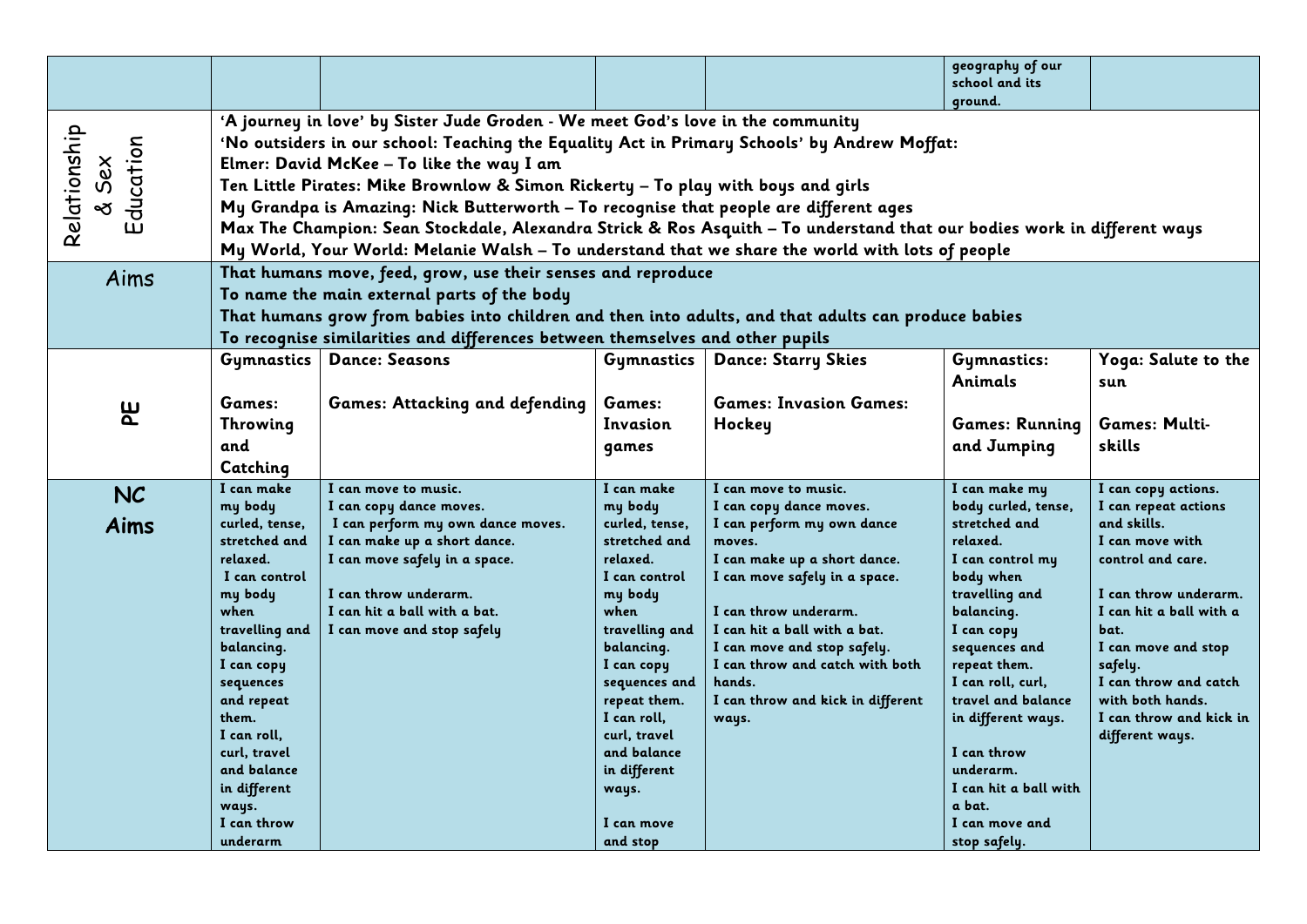|             | I can throw       |                                | safely.         |                                   | I can throw and      |                         |
|-------------|-------------------|--------------------------------|-----------------|-----------------------------------|----------------------|-------------------------|
|             | and catch         |                                | I can throw     |                                   | catch with both      |                         |
|             | with both         |                                | and catch       |                                   | hands.               |                         |
|             | hands             |                                | with both       |                                   | I can throw and      |                         |
|             |                   |                                | hands.          |                                   | kick in different    |                         |
|             |                   |                                | I can throw     |                                   | ways.                |                         |
|             |                   |                                | and kick in     |                                   |                      |                         |
|             |                   |                                | different       |                                   |                      |                         |
|             |                   |                                |                 |                                   |                      |                         |
|             |                   |                                | ways.           |                                   |                      |                         |
|             | <b>Natural</b>    |                                | Fabricate:      |                                   | Miro                 |                         |
| Art         | <b>Sculptures</b> |                                | Weaving         |                                   |                      |                         |
|             |                   |                                |                 |                                   |                      |                         |
|             |                   |                                |                 |                                   |                      |                         |
|             |                   |                                |                 |                                   |                      |                         |
| <b>NC</b>   | To learn to       |                                | I can cut, roll |                                   | I can describe what  |                         |
|             | use a range of    |                                | and coil        |                                   | I can see and give   |                         |
| <b>Aims</b> | materials         |                                | materials.      |                                   | an opinion about     |                         |
|             | creatively to     |                                | To learn to     |                                   | the work of an       |                         |
|             | design and        |                                | use a range of  |                                   | artist.              |                         |
|             | make              |                                | materials       |                                   | I can ask questions  |                         |
|             | products.         |                                | creatively to   |                                   | about a piece of     |                         |
|             | I can use         |                                | design and      |                                   | art.                 |                         |
|             | natural           |                                | make            |                                   | I can create a piece |                         |
|             | materials to      |                                | products.       |                                   | of art in response   |                         |
|             | make              |                                | I can create a  |                                   | to the work of       |                         |
|             | observational     |                                |                 |                                   | another artist.      |                         |
|             |                   |                                | piece of art in |                                   |                      |                         |
|             | drawings.         |                                | response to     |                                   |                      |                         |
|             |                   |                                | the work of     |                                   | I can show how       |                         |
|             |                   |                                | another artist. |                                   | people feel in       |                         |
|             |                   |                                | I can describe  |                                   | paintings and        |                         |
|             |                   |                                | what I can      |                                   | drawings.            |                         |
|             |                   |                                | see and give    |                                   | I can name the       |                         |
|             |                   |                                | an opinion      |                                   | primary and          |                         |
|             |                   |                                | about the       |                                   | secondary colours.   |                         |
|             |                   |                                | work of an      |                                   | I can use pencils to |                         |
|             |                   |                                | artist.         |                                   | create lines of      |                         |
|             |                   |                                |                 |                                   | different thickness  |                         |
|             |                   |                                |                 |                                   | in drawings.         |                         |
|             |                   | <b>Christmas Toys</b>          |                 | <b>Fabric Faces</b>               |                      | <b>Where Food Comes</b> |
|             |                   |                                |                 |                                   |                      |                         |
| 5           |                   |                                |                 |                                   |                      | from                    |
|             |                   |                                |                 |                                   |                      |                         |
|             |                   |                                |                 |                                   |                      |                         |
|             |                   | I can use my own ideas to make |                 | I can explain to someone else how |                      | I can cut food safely.  |
| <b>NC</b>   |                   | something.                     |                 | I want to make my product.        |                      | I can explain to        |
|             |                   |                                |                 |                                   |                      |                         |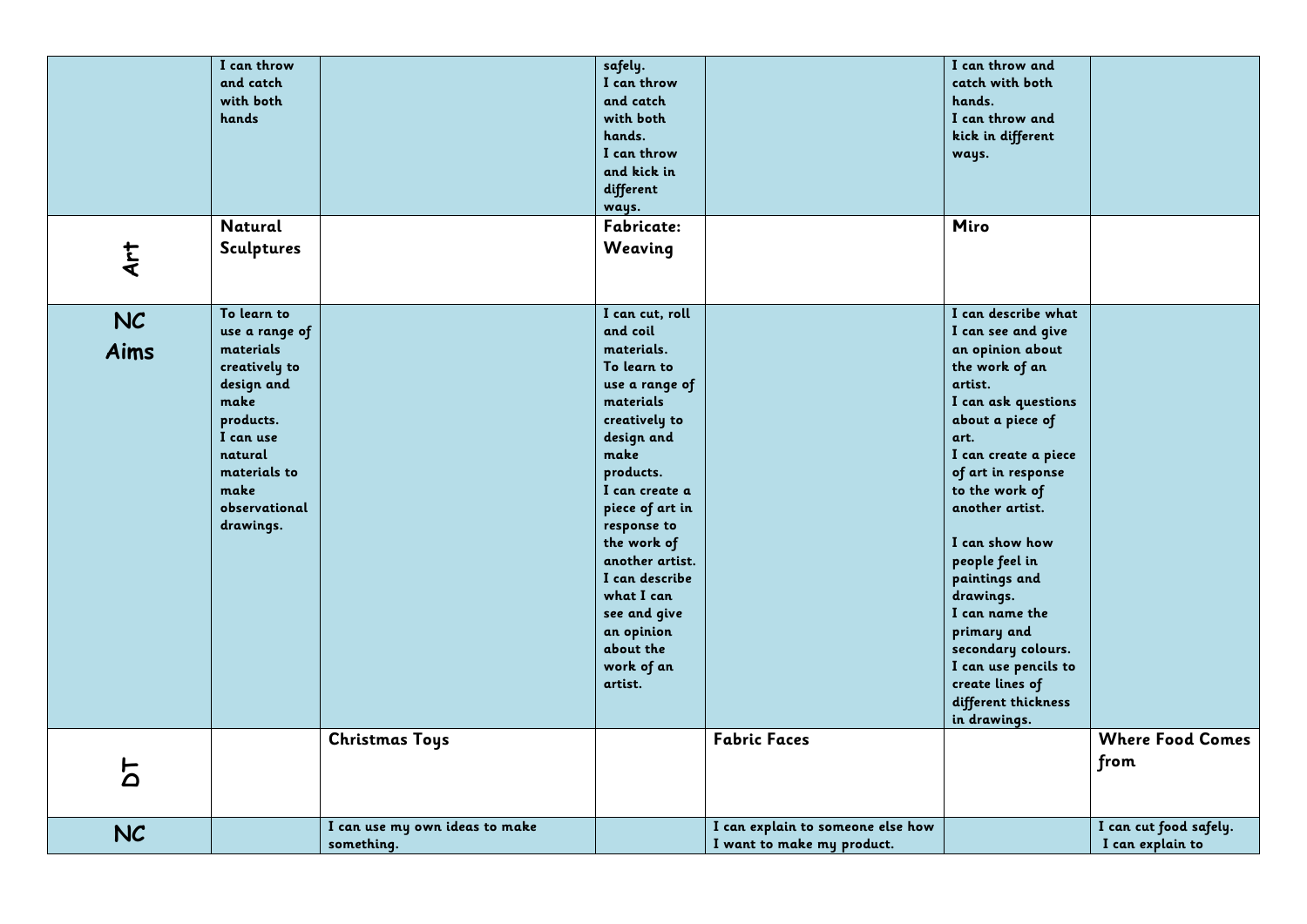| Aims       | I can make a product which moves.<br>I can make my model stronger.<br>I can explain to someone else how I<br>want to make my product.<br>I can choose appropriate resources and<br>tools.<br>I can make a simple plan before<br>making.<br>I can explain what went well with my<br>work.                                                                                                                                                          | I can choose appropriate<br>resources and tools.<br>I can make a simple plan before<br>making.<br>I can explain what went well with<br>my work. | someone else how I<br>want to make my<br>product.<br>I can choose<br>appropriate resources<br>and tools.<br>I can explain what<br>went well with my<br>work. |  |  |  |  |
|------------|---------------------------------------------------------------------------------------------------------------------------------------------------------------------------------------------------------------------------------------------------------------------------------------------------------------------------------------------------------------------------------------------------------------------------------------------------|-------------------------------------------------------------------------------------------------------------------------------------------------|--------------------------------------------------------------------------------------------------------------------------------------------------------------|--|--|--|--|
| Music      | <b>Jolly Music</b>                                                                                                                                                                                                                                                                                                                                                                                                                                |                                                                                                                                                 |                                                                                                                                                              |  |  |  |  |
| NC<br>Aims | I can use my voice to speak, sing and chant.<br>I can use instruments to perform.<br>I can clap short rhythmic patterns.<br>I can make different sounds with my voice and with instruments.<br>I can repeat short rhythmic and melodic patterns.<br>I can make a sequence of sounds.<br>I can respond to different moods in music.<br>I can say whether I like or dislike a piece of music.<br>I can choose sounds to represent different things. |                                                                                                                                                 |                                                                                                                                                              |  |  |  |  |
| Computing  | I can follow instructions about when to play and sing.<br>Introduction to E-Safety, logging on<br>independently.                                                                                                                                                                                                                                                                                                                                  |                                                                                                                                                 |                                                                                                                                                              |  |  |  |  |
| NC<br>Aims | I use technology respectfully.<br>I know where to go for help if I am concerned.<br>I know how technology is used in school and outside of<br>school.                                                                                                                                                                                                                                                                                             |                                                                                                                                                 |                                                                                                                                                              |  |  |  |  |